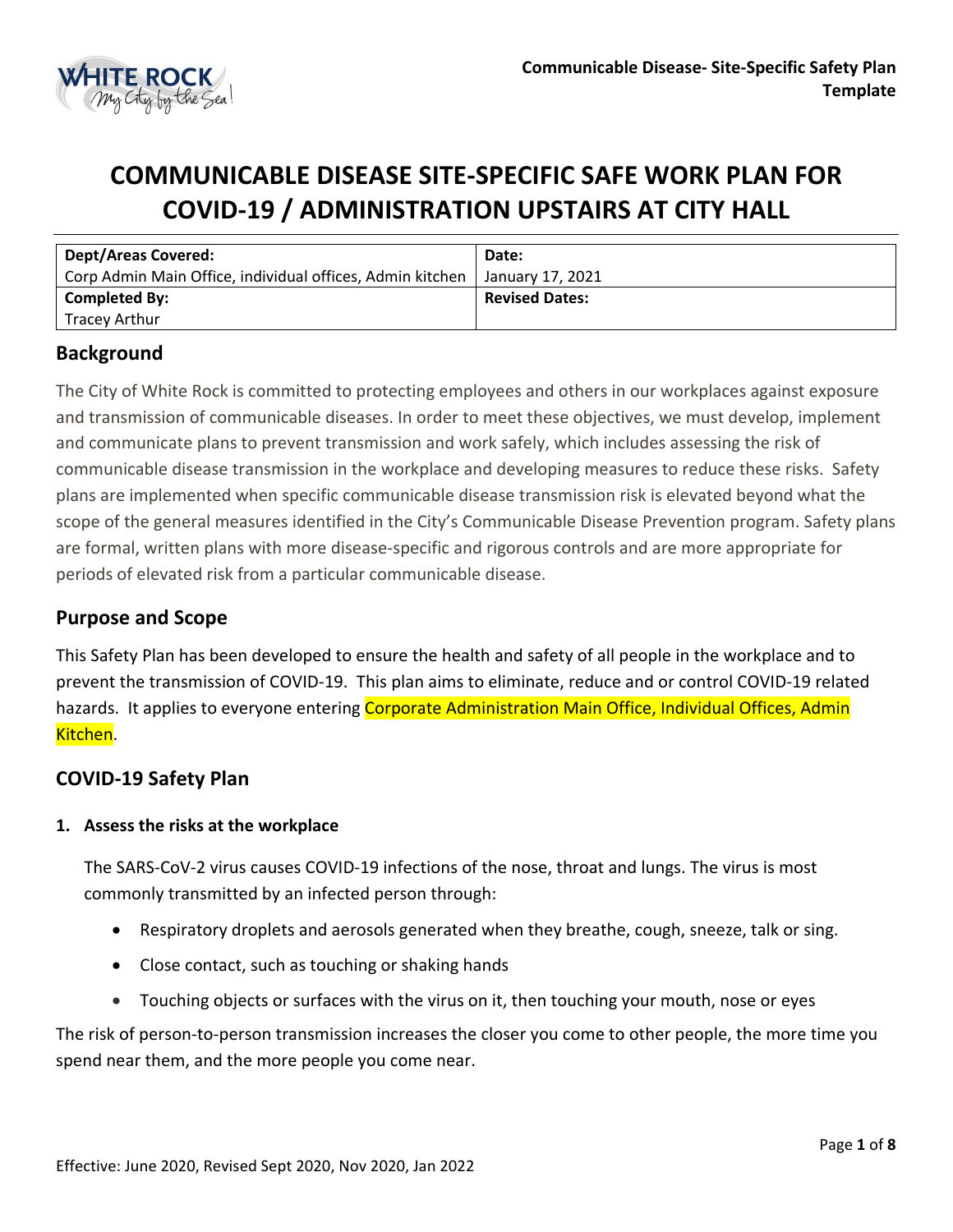

The risk of surface transmission increases when many people contact the same surface and when those contacts happen over a short period of time.

Risk Assessments conducted by **Tracey Arthur, Corp Admin** identify areas where there may be risks to the COVID-19 virus. A risk assessment supports the development of Safe Work Procedures, which mitigate the risk level of the potential exposure.

 $\Box$  Completed risk assessments are available in the public drive.

The principles used to conduct the risk assessment were based upon the Occupational Health and Safety Hierarchies, Elimination by Physical Distancing, Engineering Controls, Administration Controls or Personal Protective Equipment. All people interactions were reviewed for their risk level and their effective controls to reduce the risk; these actions would involve conducting City business with staff-to-staff, staff to public, and staff in commercial or residential settings. Each work task was assigned a risk level without controls in place, and subsequently the effective controls to mitigate the risk.

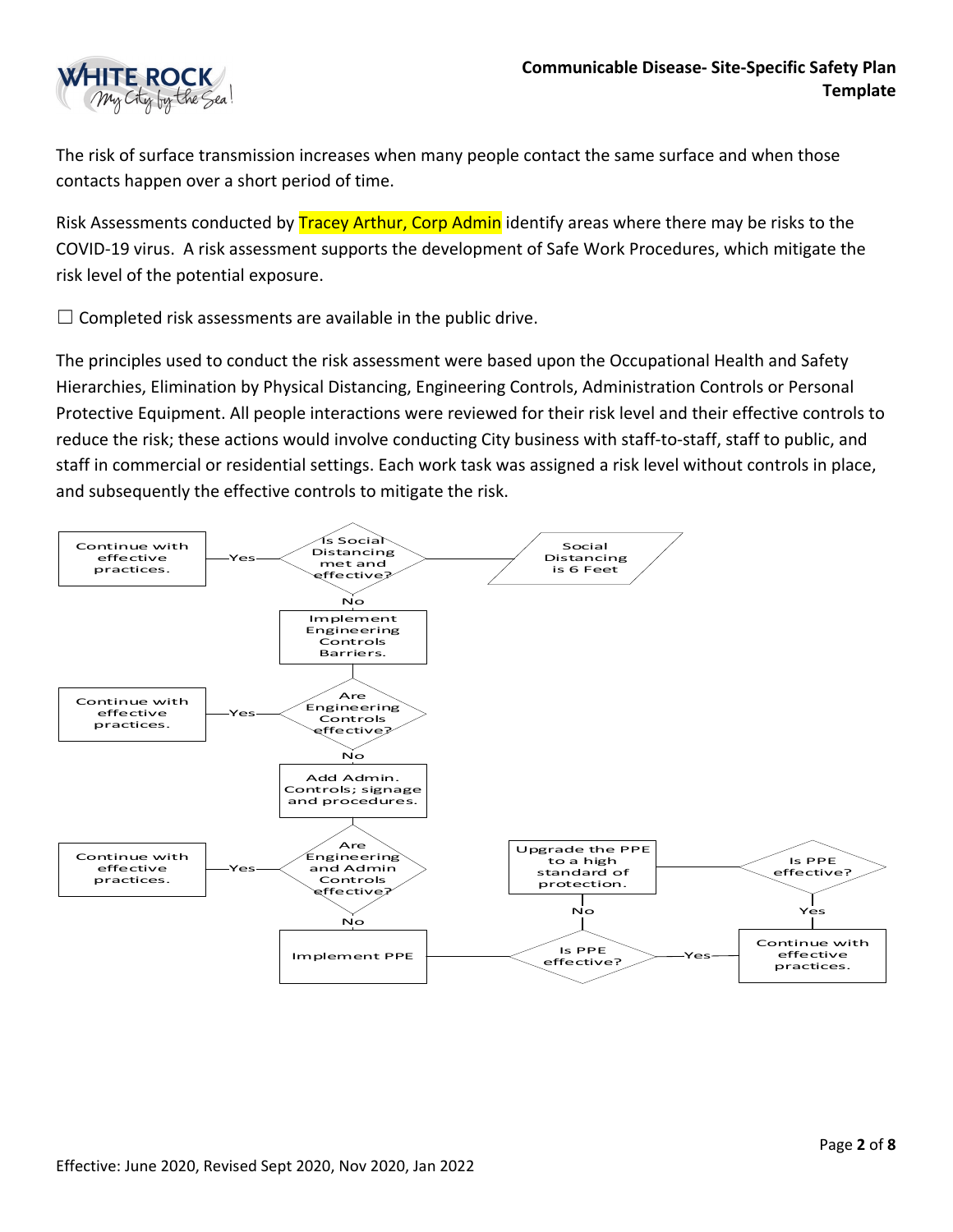

COVID-19 Exposure – Standard Risk Assessment Flow Chart

Steps 1. Is it possible to Eliminate the exposure of COVID-19?

2. Are Engineering Controls effective? Example are Physical Barriers to prevent exposure.

3. Are Administrative Controls effective? Examples signage and procedures.

4. Are Personal Protective Equipment effective? Is the equipment correct for the tasks.

\*If "Yes" continue with effective practices.

\*If "No" continue with effective practices.

#### **Involve workers when assessing your workplace**

 $\Box$  We have involved frontline workers, supervisors and local Joint health and safety committee

 $\boxtimes$  We have identified areas where people gather, such as break rooms, lobbies, meeting rooms.

 $\boxtimes$  We have identified job tasks and processes where workers are close to one another or members of the public. (workplace, vehicles etc.)

 $\boxtimes$  We have identified the tools, machinery and equipment workers share while working

 $\boxtimes$  We have identified surfaces that people touch often, such as doorknobs, elevator button, light switches etc.

#### *2.* **Implement Measures (Controls) To Reduce Risk**

To reduce the risk of the virus spreading, the following protocols may need to be implemented to protect against the risk of COVID-19.

Indicate which of the below protocols would be effective and required for your staff:

(Add in any industry-specific protocols, measures selected from the Prevention and Control Measures Guidance for Managers Document and any relevant orders guidance, notices and others that are applicable)

*Elimination Measures- Limit the number of people at the workplace and maintaining physical distance:* 

 $\boxtimes$  Establish and post Occupancy limits (to ensure physical distancing is maintained)

 $\boxtimes$  Staff working from home or remotely,

 $\Box$  Staggered or changes to work schedules,

 $\Box$  Designating doors for entry and exit to prevent workers and others from coming into proximity with one another and/or locking doors and permitting entry on an individual basis.

- $\boxtimes$  Limiting, reducing, or prohibiting visitors
- $\boxtimes$  Reducing in-person meetings, training etc.
- $\boxtimes$  Rescheduling/rearranging work tasks
- $\boxtimes$  Promote online/virtual service delivery to residents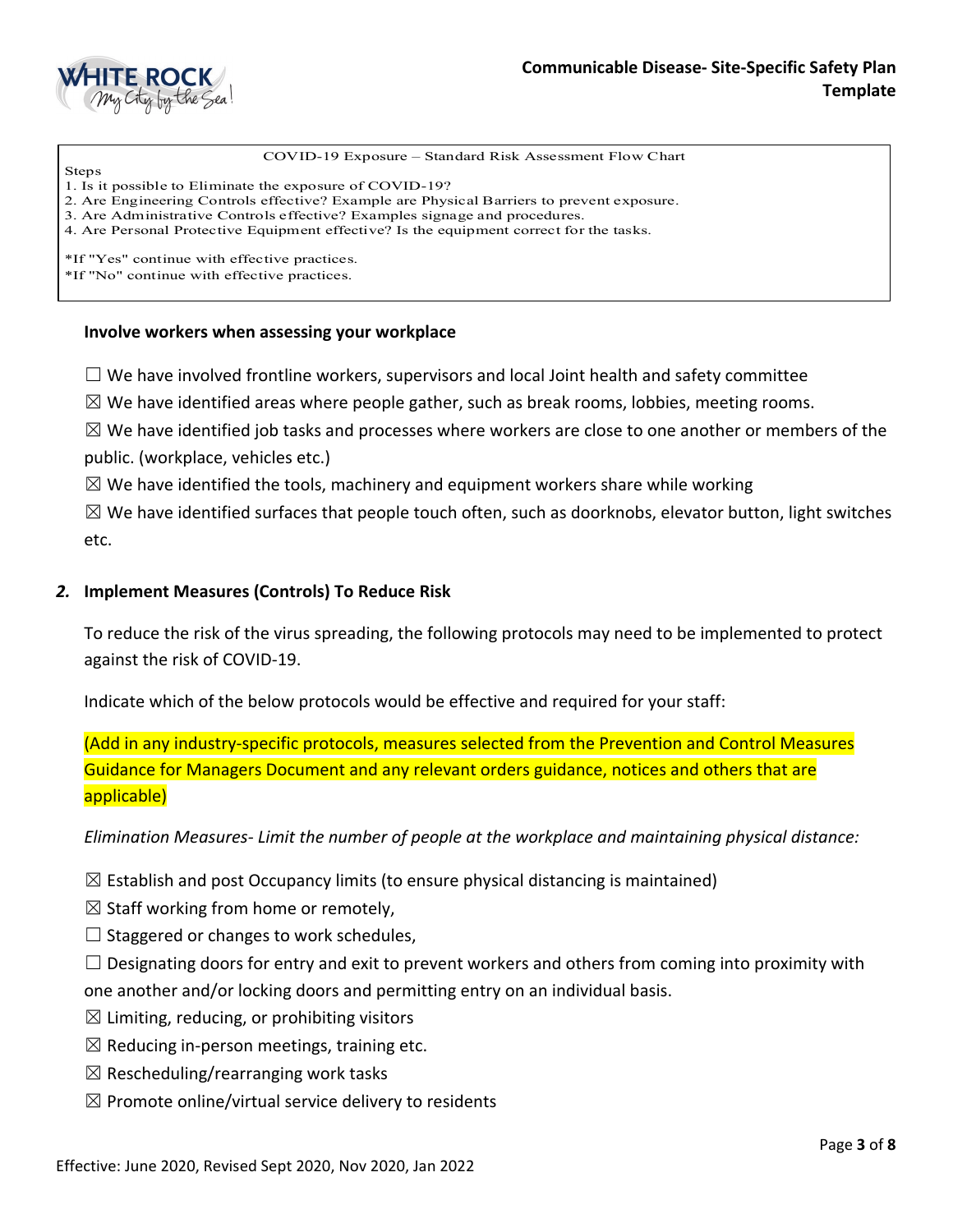

 $\boxtimes$  Identifying and establishing a maximum number of people for common areas such as break rooms, meeting rooms, washrooms, elevators, etc. and posting Occupancy limits for common areas, offices etc.  $\boxtimes$  Implement measures to keep workers and others at least 2 meters apart, wherever possible.  $\boxtimes$  Limiting vehicle occupancy to 1 person wherever possible and a max of 2 workers where not possible. When assigning 2 people to a work vehicle, ensure it is the same 2 people each time, as much as possible.  $\boxtimes$  Other Measures:

### *Engineering Measures – Barriers and partitions*

 $\boxtimes$  Installing barriers (such as plexiglass) where workers can't keep physical distance from co-workers, customers, or others. Highest priority is where staff interact with the public.

 $\boxtimes$  Barrier cleaning is included in cleaning protocols and secured to eliminate other risks

 $\Box$  Other Measures:

## *Administration Measures – Rules & Guidelines*

 $\boxtimes$  Staff have been informed to not come to work when sick (staff with communicable diseases procedure)

 $\boxtimes$  Maintain a minimum of 2 meters (6 ft) from others.

 $\boxtimes$  Encouraging staff to regularly wash their hands through crew talks and signage (post signage on hand hygiene in common areas such as break room, washrooms, etc. .

 $\boxtimes$  Encouraging and posting signage on how to cover coughs and sneezes.

 $\boxtimes$  Passive screening for visitors (signage posted outside of the building asking those with COVID-19 symptoms to not enter)

 $\boxtimes$  Encouraging staff to wipe down equipment after use

 $\boxtimes$  Posting signs to identify areas of high traffic. Stop, yield, or one-way directional arrows may assist in maintaining physical distance.

 $\boxtimes$  Encouraging staff to move aside and yield if they see another worker or visitor walking in their direction

 $\boxtimes$  Where directional control is unavoidable, convex mirrors maybe used at blind corners to mitigate accidental contact

 $\boxtimes$  Allow communal doors to remain open throughout the workday to reduce contact with door handles

 $\Box$  Distancing the tables in lunchrooms, limiting the number of chairs, placing "x's" on tables where people should not sit

 $\boxtimes$  Instruct workers to use their own equipment, such as pens, staplers, headsets, and computers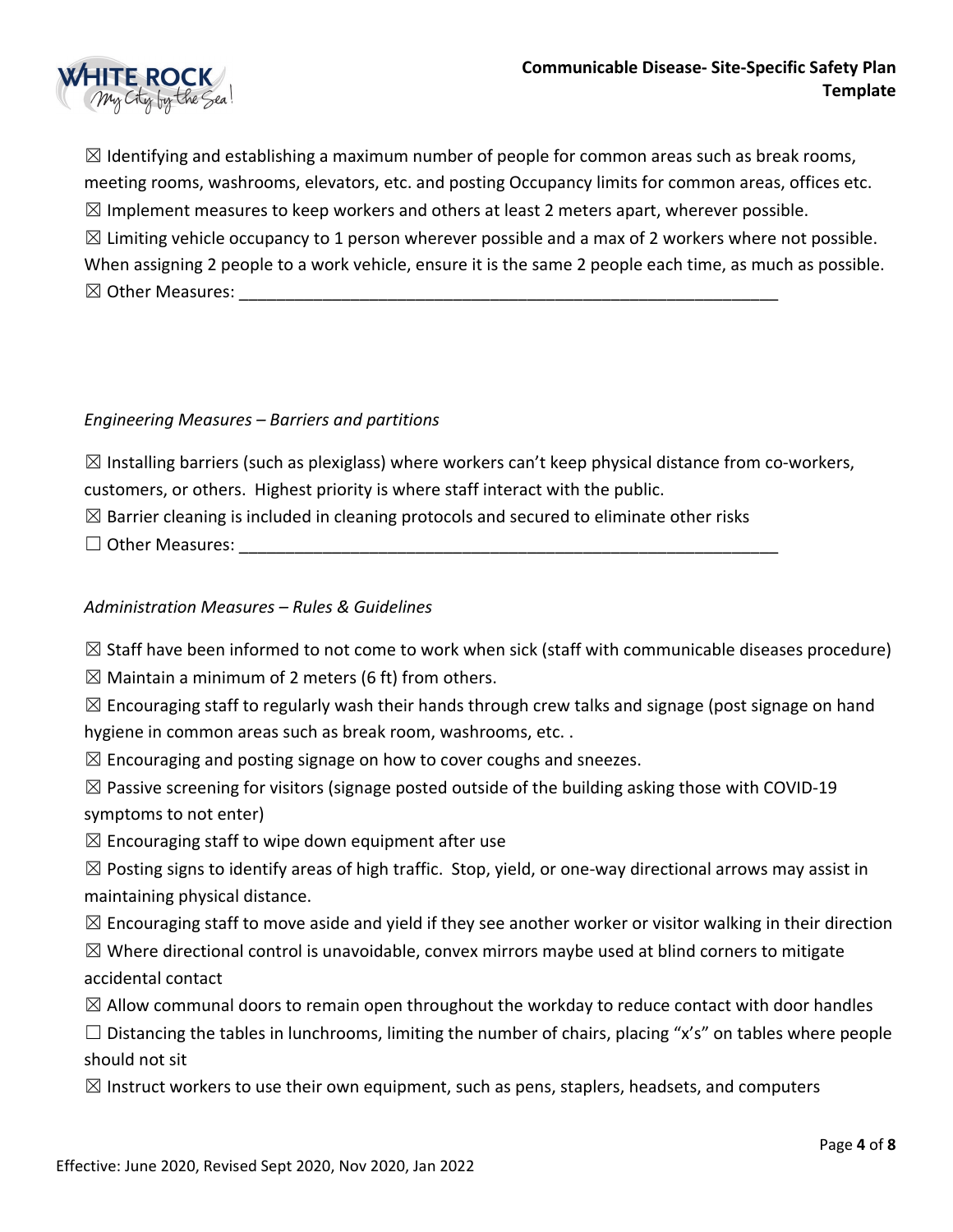

 $\Box$  Encouraging hygiene practices that address the needs of the workplace that includes washing or sanitizing hands after coming into contact with public items

 $\boxtimes$  Creating "pods" or "cohorts" of workers who work together exclusively, as much as possible to reduce the risk of broad transmission.

 $\Box$  Other Measures:

## *Personal Protective Equipment (PPE)*

Personal protective equipment is the last line of defense against a hazard and is one additional measure that can be taken as part of a layer approach to prevent transmission. Personal protective equipment may include non-medical masks, medical masks, N95 masks (respirators), gloves, eye protective and/or an apron or disposable coverall.

 $\boxtimes$  Policy on the use of masks (and is appropriate to the workplace and meets or exceeds orders and/or guidance from the Provincial Health Officer)

 $\boxtimes$  Masks are selected and used properly, signage is available for workers on using masks correctly and they have been told how to properly use a mask

 $\boxtimes$  Certain tasks will require specific personal protective equipment

 $\boxtimes$  Staff have been trained on the proper use, maintenance, and cleaning of the PPE

☐ Other Measures: \_\_\_\_\_\_\_\_\_\_\_\_\_\_\_\_\_\_\_\_\_\_\_\_\_\_\_\_\_\_\_\_\_\_\_\_\_\_\_\_\_\_\_\_\_\_\_\_\_\_\_\_\_\_\_\_\_\_

## *Effective Cleaning and Hygiene Protocols*

 $\Box$  Adequate supplies of handwashing facilities and hand sanitizers are available, visible, and easily accessed. (cleaning and sanitizing supplies can be procured by submitting a facilities maintenance request)

 $\Box$  Policies/Procedures/signage in place for hand and respiratory illness hygiene

 $\Box$  High-contact touch surfaces are cleaned regularly (such as light switches, door handles/knobs, hand railings, push pads on doors, counters, arm rests on chairs, tables, paper towel dispensers, sanitizer handles, garbage can lids, fountains, buttons, soap dispensers, lunch/break tables, microwave/coffee buttons, etc.)

- $\Box$  Maintaining routine workplace cleaning practices
- $\Box$  Staff are encouraged to wipe down their equipment (desk, keyboard, mouse, phone, etc.) regularly
- $\Box$  Workers assigned to complete cleaning tasks have adequate training and materials

 $\Box$  Cleaning and disinfection is completed on any surface that an ill worker/person has come into contact with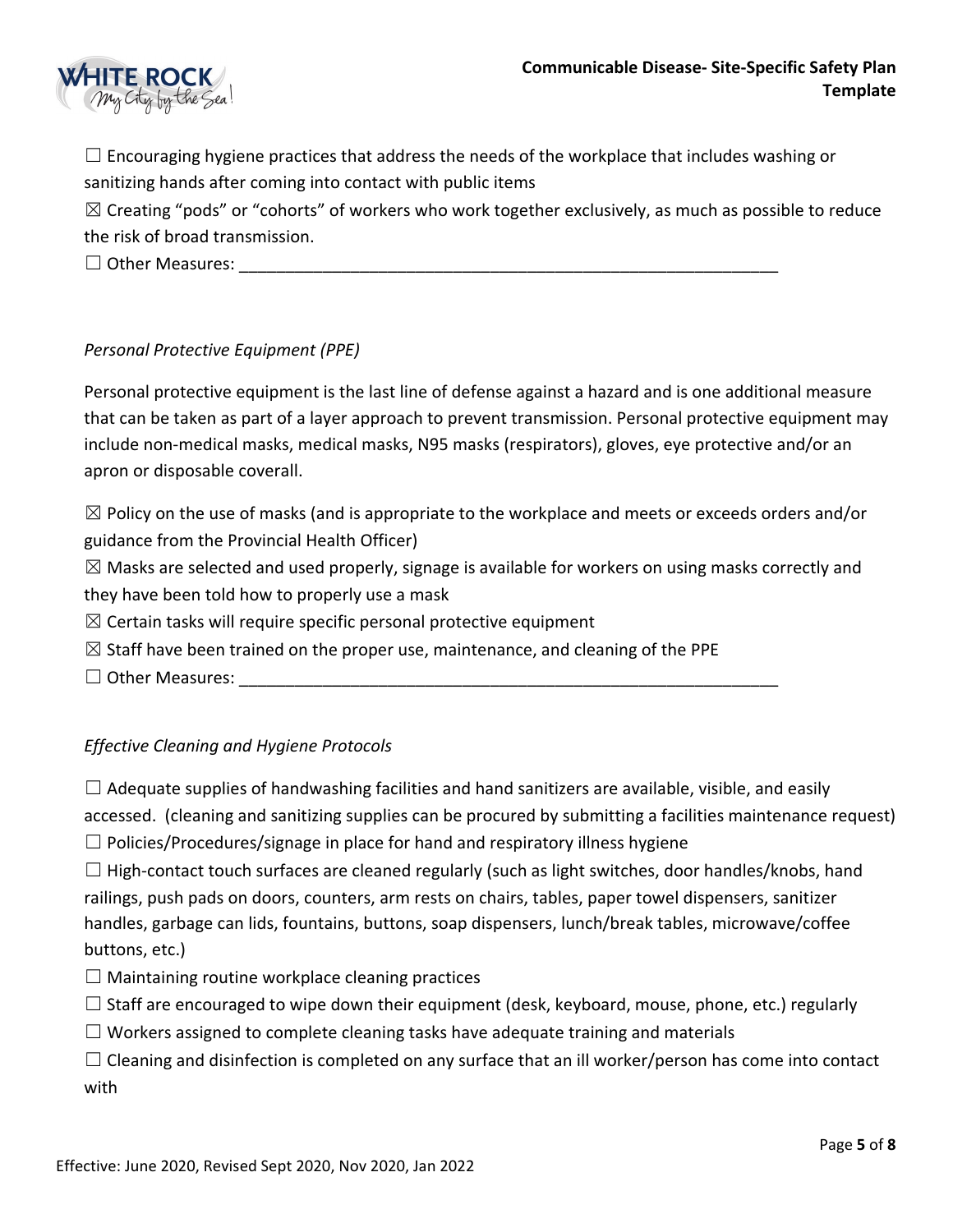

## **3. Developing Plans, Practices and Procedures**

The following policies and guidelines are in place in order to prevent the spread of COVID-19:

 $\Box$  Vaccination Policies in place to support workers receiving COVID-19 vaccinations

☐ *Proof of Vaccination Policy* communicated to staff- Staff who must enter RCMP detachment policy

effective November 15, 2022, City-wide policy effective February 14, 2022

 $\Box$  Interim Employment Policy

- ☐ *Staff with Communicable Disease Symptoms* Procedure
- ☐ Workers and visitors directed by Public Health to self-isolate are to follow that advice and to remain at home

☐ Workers who are working from home are to adhere to *the Interim Telecommuting Guide & Remote Access Policy*.

 $\Box$  Relevant Safe Work Procedures and Practices are available in the public drive, wave and/or posted in the workplace

☐ First Aid attendants are familiar with *OFAA protocols* for use during COVID-19

 $\square$  All workers, including those working from home, who work alone, use the SafetyLine Person-check

system, and follow all working alone requirements and safe work practices

 $\Box$  Ensure workers have the training and strategies required to address the risk of violence that may arise, especially due to enforcement of COVID protocols. Violence prevention program is in place at your location

#### (Add or delete to make specific to your work group/area)

#### **4. Communication and Training of Plans**

Signage is posted outside of the facility indicating who is restricted from entering the premises, including visitors and workers with symptoms. Additional signage required to communicate safety protocols and promoting physical distancing will be posted throughout the facility, for example, handwashing/sanitizing, occupancy limits, mask requirements etc.

Managers/Supervisors will communicate and train staff on their Area / Group Specific Plans as well as applicable COVID-19 pandemic hazards/risk information, control measures, (e.g. policies, practices, and procedures) and other COVID safety requirements, including:

 $\Box$  The City's online COVID-19 training course

☐ Interim Employment Policy.

□ Safety Plan.

☐ Risk Assessment (Contents).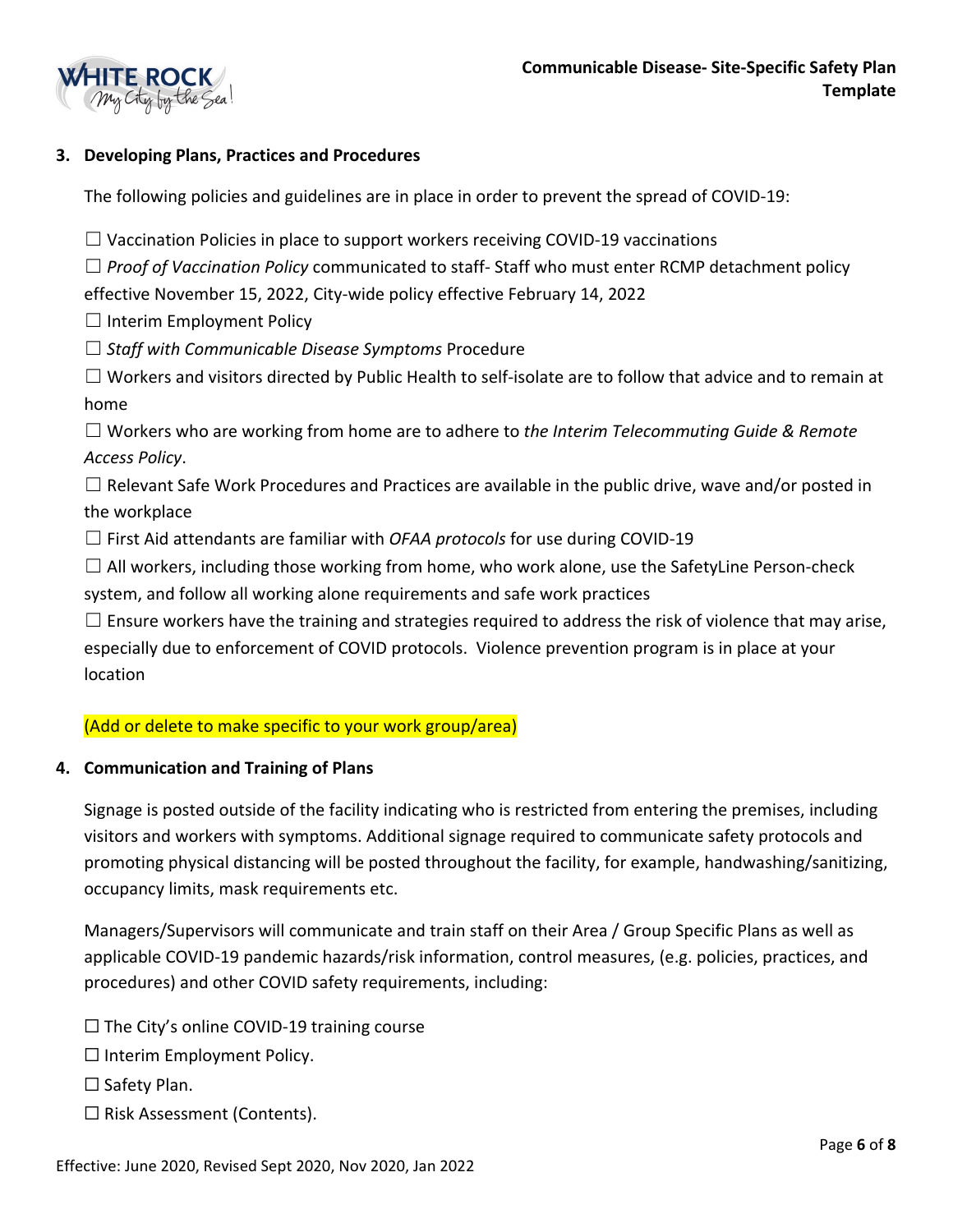

 $\Box$  How to address people in the workplace not following safety measures (e.g. physical distancing or entering the facility with symptoms).

 $\Box$  Changes to physical layouts/work activities.

 $\Box$  Personal Protective Equipment (P.P.E.) required and How to use.

 $\Box$  The risk of exposure to COVID-19, and the signs, symptoms and transmission routes of the disease.

☐ Exposure Control Safety Plan (Contents and Requirements).

 $\Box$  Location of washing facilities, including dispensing stations for alcohol-based hand rubs.

- $\Box$  How to report an absence, exposure to, or symptoms of COVID-19.
- $\Box$  How to stay informed of COVID Info
- $\Box$  Site specific Prevention and Control Measures:
	- □ General COVID Safe Work Practices
	- $\Box$  Cleaning and Disinfection (including location, how to, WHMIS info for cleaning products etc.).
	- $\Box$  Physical Distancing
	- ☐ Hygiene Practices
	- $\Box$  Site-Specific Orientation including, COVID Safety
	- ☐ Applicable Safe Work Procedures/Practices
	- $\Box$  Other: (write in):

Safety Plans will be posted at entrances, on the Wave, the City website and other areas within the workplace as necessary. Copies of all areas will be available on the public drive.

Managers/Supervisor will complete regular safety talks/toolbox talks and update their staff on the latest information and requirements. Staff will review the information posted on the Wave on a regular basis to stay up-to-date.

*The Prevention and Control Measures- City-Wide Guidance* for Managers document has a listing of additional Posters, Education and Signage we will follow.

## **5. Monitoring the Workplace and Updating Plans as Necessary**

As the situation, risk level, information, guidance, and orders change frequently, changes will be made to the Safety Plan and managers will ensure that staff are informed. Workers can raise safety concerns with their supervisors and through a joint health and safety committees.

If you identify a new area of concern, or if it seems like something isn't working, take steps to update policies, procedures and practices. Involve workers in the process.

 $\Box$  Plan in place to monitor risks, and updates are completed as necessary